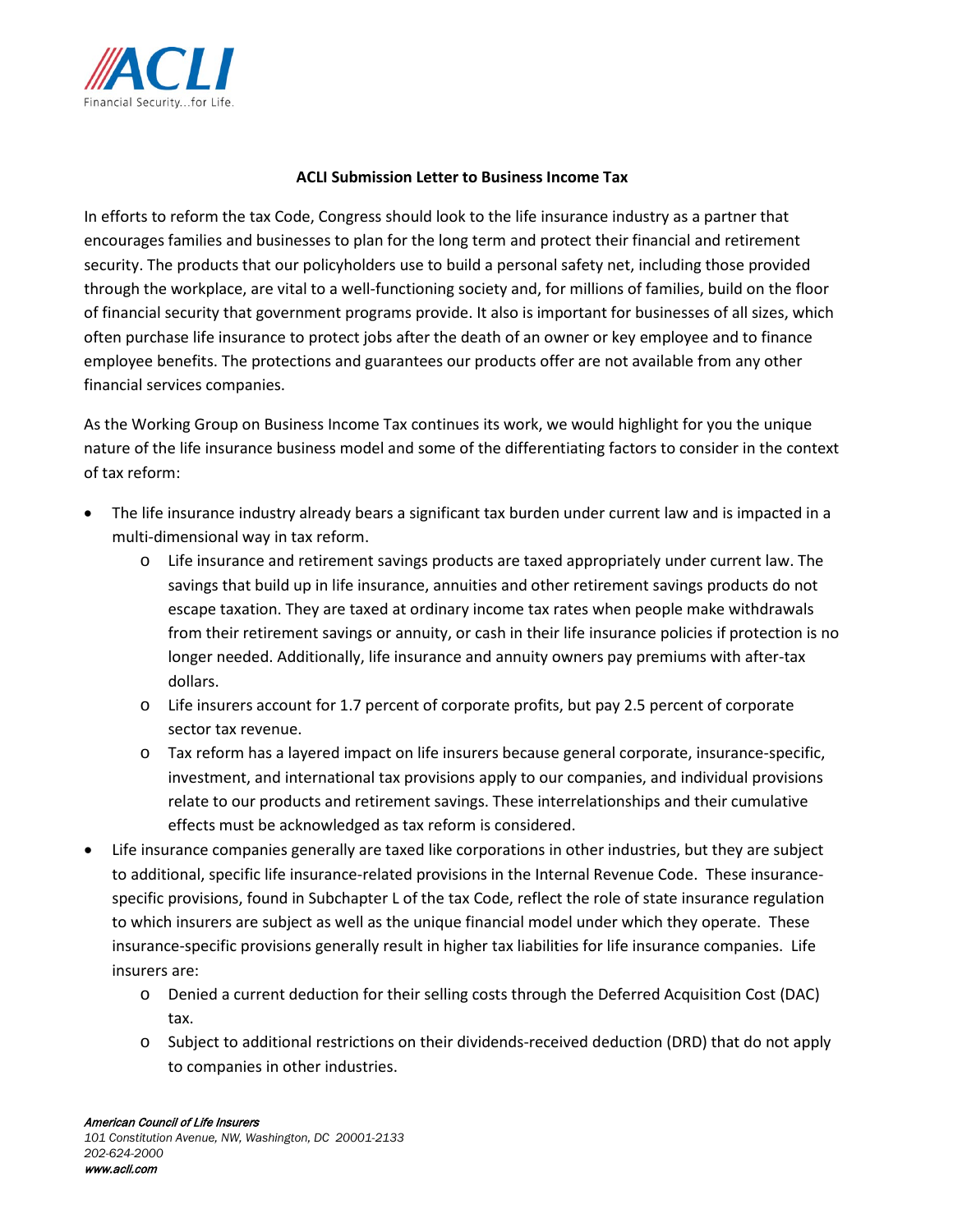- o Often subject, unlike any other industry, to severe restrictions on their ability to file consolidated income tax returns and offset gains and losses with their affiliated non-life companies.
- o Subject to capital tax treatment of assets used in the ordinary course of their business, rather than ordinary tax treatment, which also leads to a mismatch and an inability to fully offset taxable losses against taxable income.
- Reserves are the liabilities companies are required to establish by state insurance regulators. They represent the regulators' estimate of the amount needed to cover expected future claims, and the tax deduction for reserves can never exceed the liability required by the regulator. The reserve deduction for increases in reserve liability for future life and annuity policy benefit claims is foundational. This insurance-specific provision in Subchapter L reflects the unique business model through which our products deliver on their protections and guarantees years or decades after premiums are first received.
- The tax deduction for an increase in reserves is appropriate to ensure that life insurers' income and expenses are properly matched to the year/accounting period when those items arise. Without a deduction for increases in reserves, life insurers' taxable income would be inappropriately accelerated, causing them to be effectively taxed on a gross income basis rather than on a net income basis. The U.S. system of income taxation does not tax any industry on a gross income basis.

Life insurers make long-term promises that are a function of investment performance and underwriting success over time. Subchapter L provisions do a reasonably accurate job measuring life insurers' income. If changes are contemplated to insurance-specific provisions, the industry must be involved in these deliberations.

The nature of insurance company product design means that given the long-term contractual and pricing constraints of current contracts, the burden of changes to the tax Code falls disproportionately on future policyholders and customers, including business owners providing employee benefits and protections through products. Changes to the tax treatment of either products or life insurance companies would affect the availability and affordability of our products at the very point in time that private sector protections and guarantees are needed most to backstop strained public safety nets.

Attached are additional materials specific to the Working Group on Business Income Tax. We ask that you consider the overarching themes here as you address reforms related to our industry.

April 15, 2015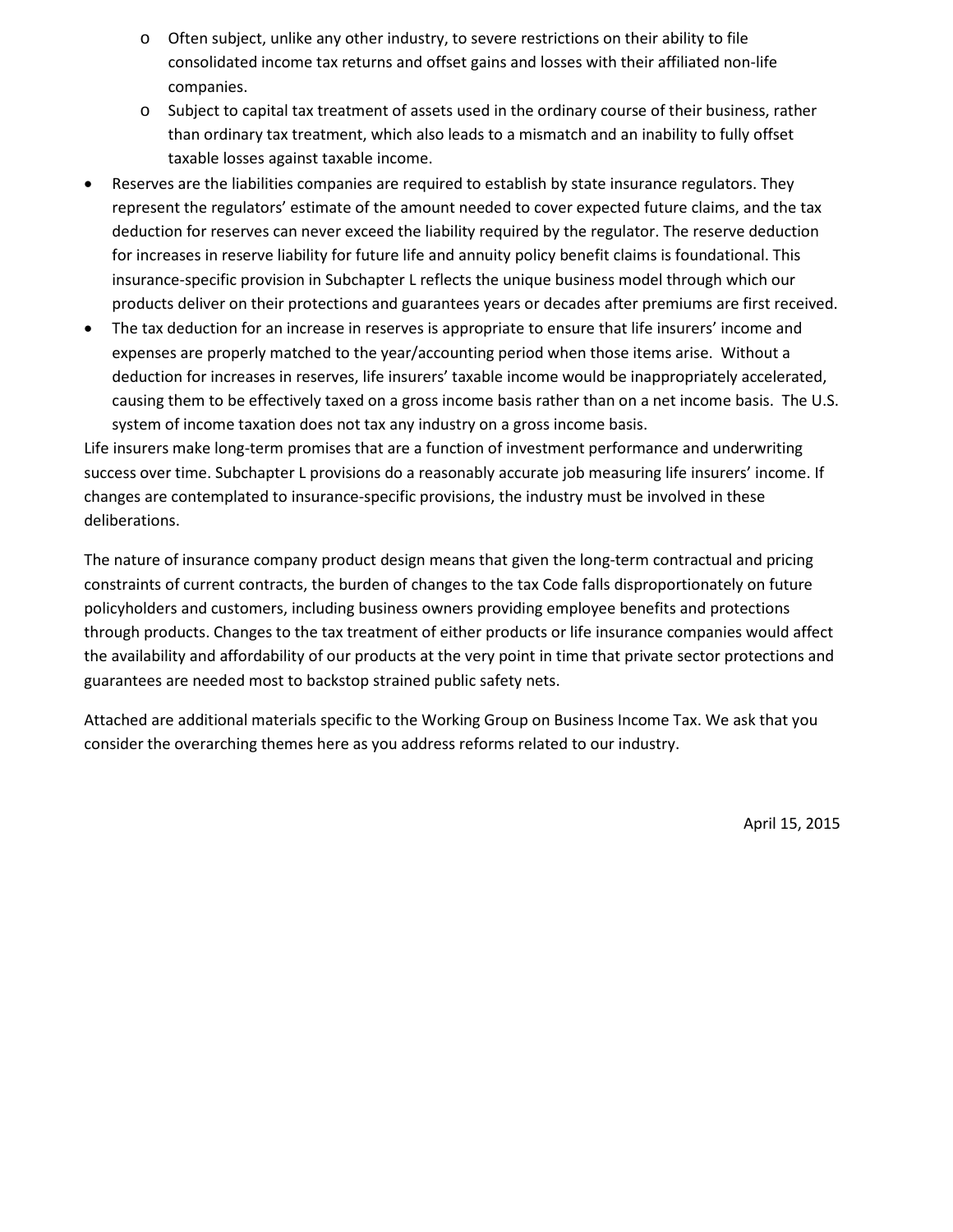

## **New taxes on the life insurance industry:** More barriers to financial and retirement security

*The life insurance industry acknowledges the dedicated efforts to update and simplify the nation's tax code in Chairman Camp's discussion draft. We appreciate the recognition of the importance of many life insurers' products within the discussion draft released in February. However, the new tax regime outlined—with its significant increase in taxes on the life insurance industry—creates more barriers to financial and retirement security for American families.*

*Life insurers offer the products and services that make families more financially secure and businesses more stable. In light of the nation's need for long-term savings and financial security, tax proposals that target life insurers—and the businesses and families that rely on their products—are the wrong course for policy-makers to take.*

## **Public Policy Should Encourage Financial Security**

Families and businesses alike need financial stability and count on life insurers' products for peace of mind, longterm savings, retirement planning, and guaranteed lifetime income. Savings in permanent life insurance and annuities alone represent almost 20 percent of Americans' long-term savings in this country. Our nation's public policies have historically recognized the importance of encouraging families and businesses to save more, plan responsibly, and protect their financial security. These policies should continue to encourage people, and businesses, to plan for the future and protect against financial risks—particularly in light of the strains on the public safety net.

The long-term guarantees offered by the industry are more important than ever with people living longer and families looking for more stability in planning for retirement. Over the next 15 years, approximately 10,000 people will turn 65 every day. It is clear that our nation needs the innovative protection and savings products that our industry provides. The proposal's goal of spurring economic growth and job creation will not mitigate the adverse impact on long-term security and protection against risk that will be a consequence of this draft.

## **New Taxes on the Life Insurance Industry and Retirement Hurt Consumers and Long-Term Savings**

Imposing new taxes on life insurance companies effectively imposes new taxes on life insurers' products. This discussion draft would make the products that help American families and businesses obtain financial and retirement security more expensive—and hinder long-term savings. It will make it more difficult for companies, agents, and financial advisors to provide reliable and stable options for planning for the future.

In addition, the discussion draft proposes new taxes on retirement savings and other limitations, thereby creating significant impediments to Americans' much-needed retirement readiness efforts. The House Ways & Means Committee—indeed, all of Congress—should focus on expanding opportunities for individuals to save for retirement and for employers to voluntarily offer workplace retirement plans.

## **Moving Forward**

The life insurance industry proudly serves 75 million American families as they prepare for a secure financial future. The products we provide to employers of all sizes give businesses more stability and certainty, thus fueling economic growth. In fact, the life insurance industry pays out \$1.5 billion every day. The industry is also a cornerstone of the U.S. economy, generating 2.5 million jobs and investing \$5.2 trillion to support economic expansion.

Our goal is to improve and expand families' financial and retirement security. Government should be looking to partner with the life insurance industry, not penalize its companies, agents, advisors, and consumers. Together—with smart regulations and laws, including tax rules—we can continue to provide the tools Americans need for a secure future.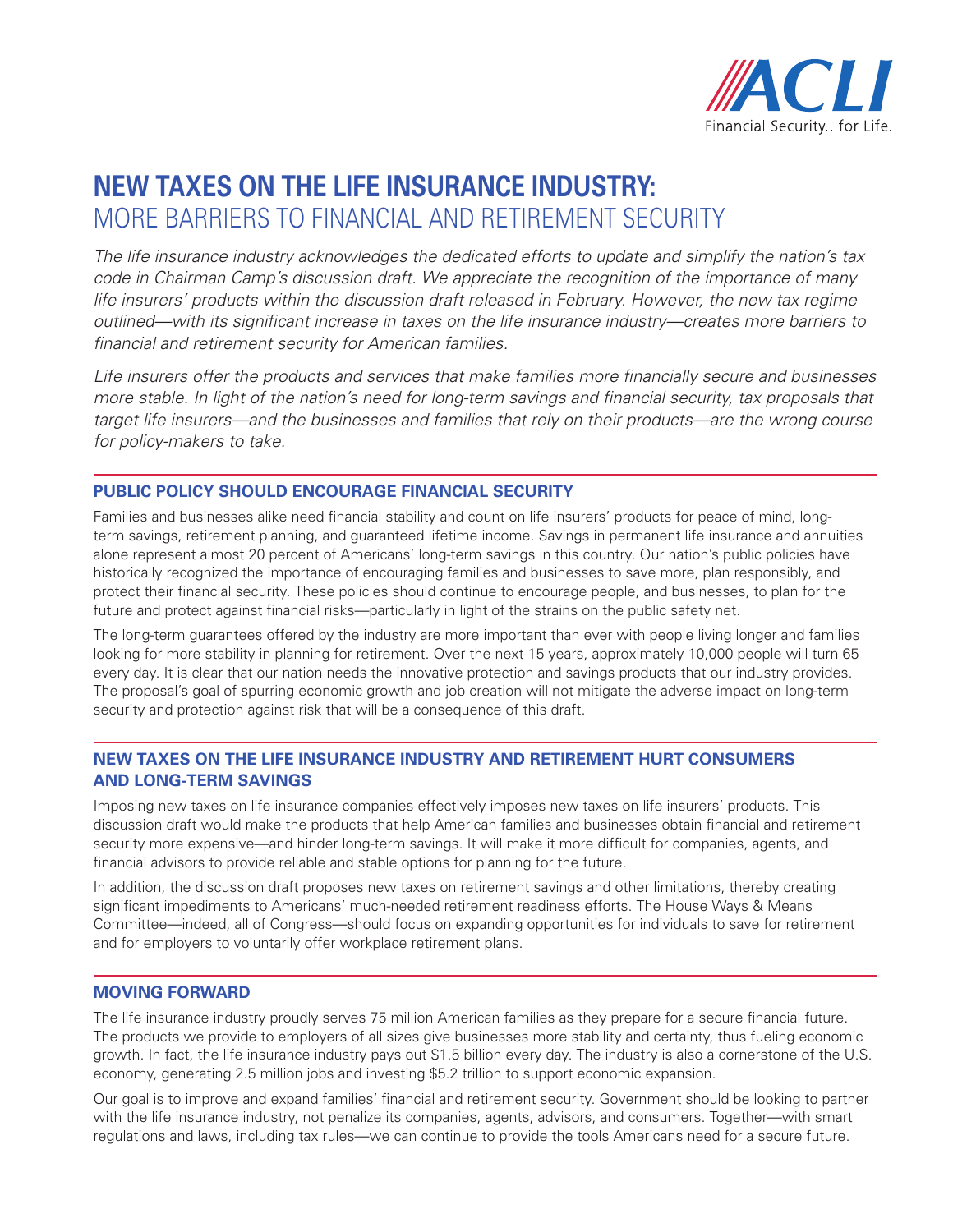#### **Overview**

- Our nation's public policies should continue to encourage families and businesses to plan for the future, save for retirement, and protect against financial risks.
- **n** Instead, the new tax regime outlined in the discussion draft released in February creates more barriers to financial and retirement security for Americans.
- **n** The proposed new taxes on life insurance companies effectively impose new taxes on life insurers' products, making it more difficult for companies, agents, and advisors to provide reliable and affordable options for families and businesses alike. The taxes would undermine the nation's critical need for long-term planning and financial protection.
- **n** The proposed taxes on retirement savings and changes to contribution and distribution rules create significant impediments to employers' willingness to provide retirement savings plans and Americans' retirement security.
- **n** Unlike other companies that can adjust prices as necessary, life insurance companies' business models require that insurance contracts be priced when issued to cover commitments that extend over decades. Therefore, long-term stability in tax law is essential for life insurers to ensure that policyholders' promises will be met.
- **n** The discussion draft extends the active financing exception for income from the active conduct of life insurance business for five years. Tax reform should exempt active insurance income from subpart F on a permanent basis.

### **The following is a brief outline of how the new tax regime would affect the life insurance industry and its consumers.**

## **Insurance Reserve Deductions**

Reserves are the amount that insurance companies must set aside by law to be able to pay future policy claims, taking into account the risk characteristics of each policy. Reserves are the amount required—together with future premiums and interest—to pay future claims.

- n The tax code generally provides that all corporate taxpayers compute their taxable incomes by subtracting allowable tax deductions for ordinary and necessary business expenses from their gross income. This approach reflects good tax policy by facilitating the proper matching of a corporation's income and expense amounts.
- Life insurers follow these same general rules as other corporate taxpayers in computing their taxable income. However, since policyholder premiums are included in life insurance companies' gross income, life insurers also are allowed an insurance reserve deduction for amounts needed today to meet future policyholder obligations.
- An insurance reserve deduction is a long-standing, well-vetted component of the tax law that is both necessary and appropriate to ensure an accurate matching of a life insurer's income and related expenses, and to clearly reflect the taxable income of life insurers.
- n The formula in the tax code for computing the insurance reserve deduction uses reserves required by state regulatory accounting rules ("annual statement reserves"). The tax code then prescribes an adjustment to those legally-required annual statement reserves if the applicable federal interest rate is higher than the interest rate used to compute the annual statement reserves. This adjustment often causes a life insurer's tax reserves to be lower than its annual statement reserves.
- **n** Any further cutback in life insurance companies' tax reserve deduction, such as the proposal in the Camp Tax Reform Discussion Draft to dramatically increase the interest rate used to discount reserves for tax purposes, would be contrary to sound tax policy and would result in a significant reduction in value to current and future policyholders.

## **Deferred Acquisition Cost ("DAC") Tax**

Policy acquisition expenses, such as commissions, are expenses incurred in the sale of life insurance company products. For statutory accounting purposes, such costs are immediately expensed and not capitalized.

- n The tax code generally provides that all corporate taxpayers compute their taxable incomes by subtracting allowable tax deductions for ordinary and necessary business expenses from their gross income. This approach reflects good tax policy by facilitating the proper matching of a corporation's income and expense amounts.
- **n** Most corporate taxpayers are entitled to a current tax deduction for selling expenses.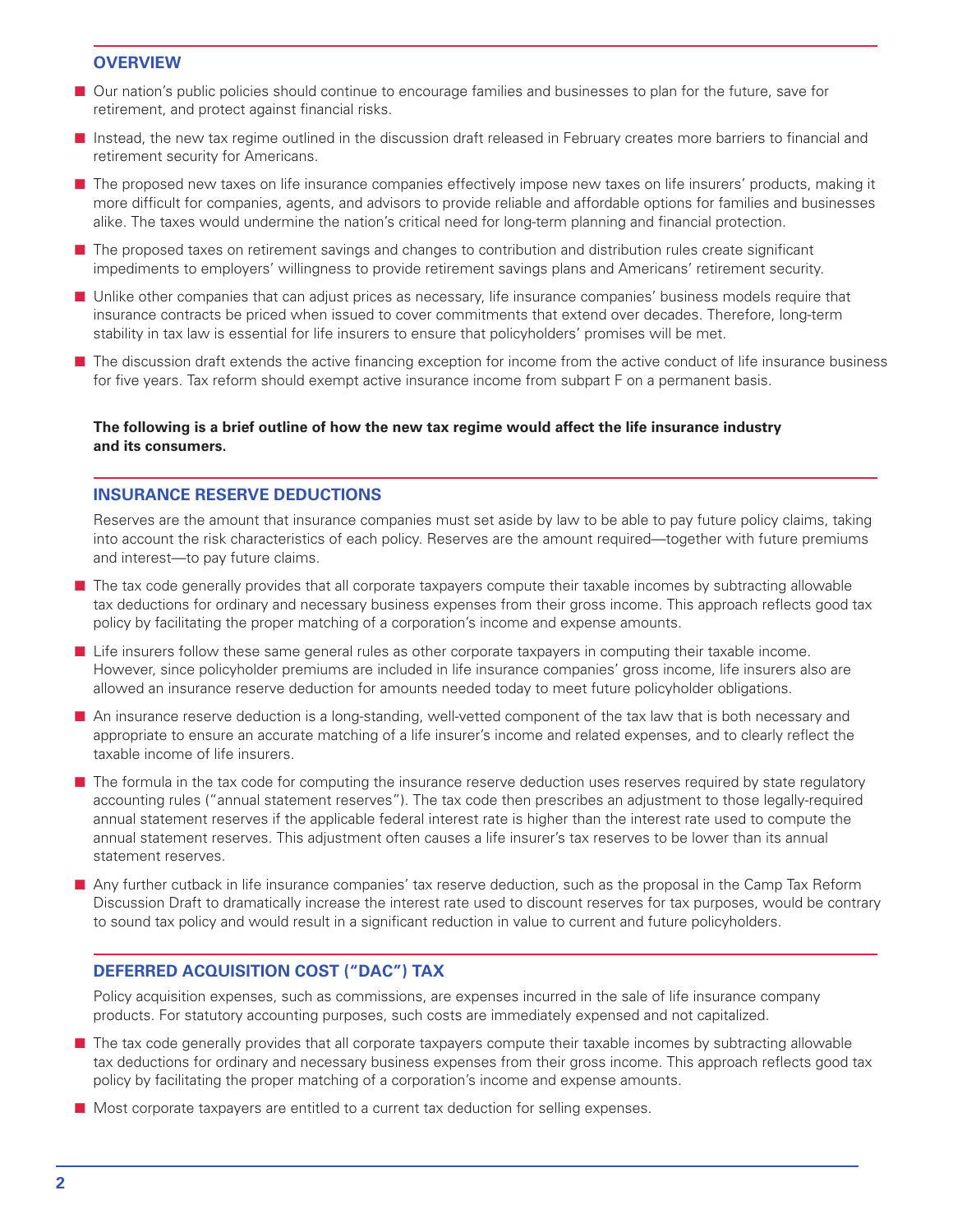- Unlike other corporate taxpayers, life insurers have been required since 1990 to capitalize and amortize over a 10-year period a portion of their tax deduction for expenses associated with writing new business. This postponement of a life insurer's tax deduction for its acquisition expenses is known as the DAC tax.
- n The DAC tax essentially results in an addition to a life insurer's current taxable income based on an arbitrary percentage of its premium income—a proxy for the costs associated with writing life insurance and annuity contracts. The Camp Tax Reform Discussion Draft proposal would radically increase these arbitrary percentages.
- $\blacksquare$  The DAC tax is unfair and should not be made even more onerous.
- The Camp Tax Reform Discussion Draft proposal to increase the DAC tax would drain value from the financial and retirement security products that 75 million American families have come to rely on, make life insurers' products more expensive, and hinder Americans' efforts to protect their families' financial security and save for retirement.
- We object to changes in the DAC tax that would disrupt the competitive marketplace enjoyed by consumers.

## **Dividends-Received Deduction (DRD)**

The tax code ensures against the double taxation of corporate earnings through a tax code provision called the DRD.

- All corporate taxpayers are allowed the DRD, which generally provides corporate shareholders with a partial exclusion (70%) of the dividend amount from income tax.
- n All corporate taxpayers also generally are permitted to exclude tax-exempt interest on municipal bonds they own.
- Life insurance companies are subject to an additional set of rules, called "proration," that further limit their DRD and exclusion of tax-exempt interest.
- It has been long-standing policy that life insurers be subject to these rules for calculating their DRD and the exclusion of tax-exempt interest.
- The Camp Tax Reform Discussion Draft would reduce life insurance companies' DRD and tax-exempt interest even further by inappropriately changing the proration calculation.
- The Camp Tax Reform Discussion Draft proposal is based on a misguided notion that life insurers' DRD and exclusion of tax-exempt interest under current law represents more than the insurers' interest in the dividends and interest.
- Reducing insurers' DRD and exclusion of tax-exempt interest would drain value from the financial and retirement security products that 75 million American families have come to rely on, making life insurers' products more expensive and hindering Americans' retirement savings.

## **Company uses of Life Insurance**

Businesses often purchase life insurance to keep the company running and to protect jobs after the death of an owner or key employee. They also use life insurance to finance employee benefits, including important health, disability, survivor, and supplemental retirement benefits. This use of life insurance is commonly referred to as COLI.

- n In the current fiscal environment, protecting jobs and employee benefits has never been more important and COLI plays a key role in both of these functions.
- A COLI policy can only be issued to a company on employees for whom they have an insurable interest.
- Congress has consistently reaffirmed the benefits of COLI, and did so again in 2006 on a broad, bi-partisan basis after three years of study.
- The 2006 legislation confirmed that COLI should not be taxed as long as best practices are followed—that policies be taken out only on officers, directors, and highly-compensated employees and that companies notify individuals and receive their informed consent. The 2006 law ensures compliance through IRS enforcement.
- The additional limitations on COLI proposed by the Camp Tax Reform Discussion Draft are unnecessary and inappropriate, and COLI should be seen for what it is: a way for responsible employers to protect jobs and benefits.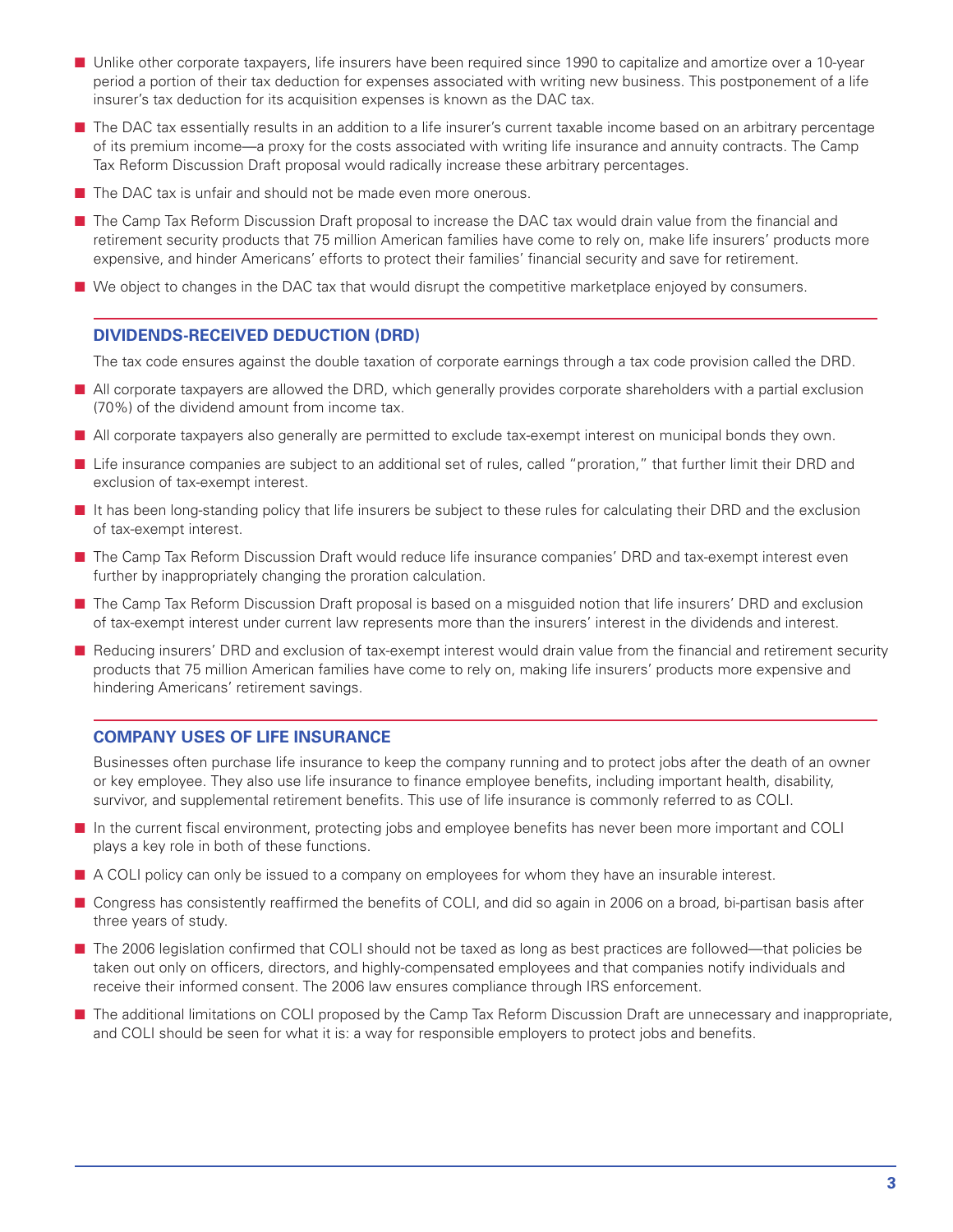## **RETIREMENT SECURITY**

The private retirement system provides a robust and growing foundation for millions of Americans' retirement security through defined contribution plans, such as 401(k)s, as well as IRAs, individual annuities, and supplemental retirement savings. New taxes and limits on retirement savings would weaken financial security. Taken together, the proposed taxes and new limitations on retirement contributions would discourage small business plan sponsorship and reduce participant savings.

- **n The discussion draft proposes new taxes on retirement contributions.** For individuals in the new 35% bracket, it would impose a 10% surtax on both employer and employee contributions when made to a retirement savings plan.
- With no adjustment given for taxes already paid, retirement savings would be taxed a second time (at full ordinary income rates) when distributed from the plan during retirement and add unnecessary complexity, particularly on nonvested employer contributions.
- n This tax treatment would make dedicated retirement savings plans less advantageous in comparison to other savings vehicles, particularly for small business owners who are not likely to sponsor a retirement plan at their business without strong incentives to outweigh the costs of implementing a plan.
- **n The proposal would limit the amount Americans are able to save for retirement.** The discussion draft also proposes to freeze the inflation adjustments for the limits on annual contributions to retirement plans until 2024.
- n It would have a significant and negative cumulative impact on individuals' ability to save for their retirement. If the past decade's adjustments were extrapolated forward, by 2024, the deferral limit would be nearly \$4,500 less in today's dollars.
- **The proposal ignores the importance of tax deferral.** It would also limit the amount of pre-tax deferrals to 50% of the annual cap (or \$8,750 in 2014), with the rest required to be contributed on a Roth/post-tax basis.
- n This proposal disregards the importance of up-front tax deferral in encouraging savings and small business plan sponsorship.
- n Reducing tax deferral incentives will likely have the greatest consequence on decision-makers, who are most likely to have high current tax rates and be less incentivized to offer a plan and individuals nearing retirement, who have less time to make up savings shortfalls.
- **n The proposal would severely limit the use of nonqualified supplemental benefits.** These are vital for employees to save for retirement and are already subject to strict rules and regulations governing their use.
- The cumulative effect of the tax increases on life insurers will make life insurance products—such as annuities—less affordable for individuals who do not have a workplace plan, those who want to supplement their savings, and individuals seeking retirement income for life.

## **Summary**

*The tax regime outlined above does not take into account the tax increases that would be levied broadly on corporations under the new proposal. These provisions and the new "bank tax" would compound the negative impact on life insurers and consumers.*

*The new taxes on life insurance companies, products, and retirement savings would adversely impact the ability of families and businesses to protect against risk and plan for their long-term financial security. These taxes would affect the 75 million American families who today rely on life insurers' products—in addition to our future customers. The new taxes would increase the cost of products and curb their use, thereby undermining the critical need for long-term savings and financial protection.*

## **Policy Inquiries Contact**

**Morris Goff,** Vice President, Federal Relations, Tax MorrisGoff@acli.com, 202–624–2013

**Alane Dent,** Vice President, Federal Relations, Taxes & Retirement Security AlaneDent@acli.com, 202–624–2112

## **Media Inquiries Contact**

**Jack Dolan,** Vice President, Media Relations JackDolan@acli.com, 202–624–2418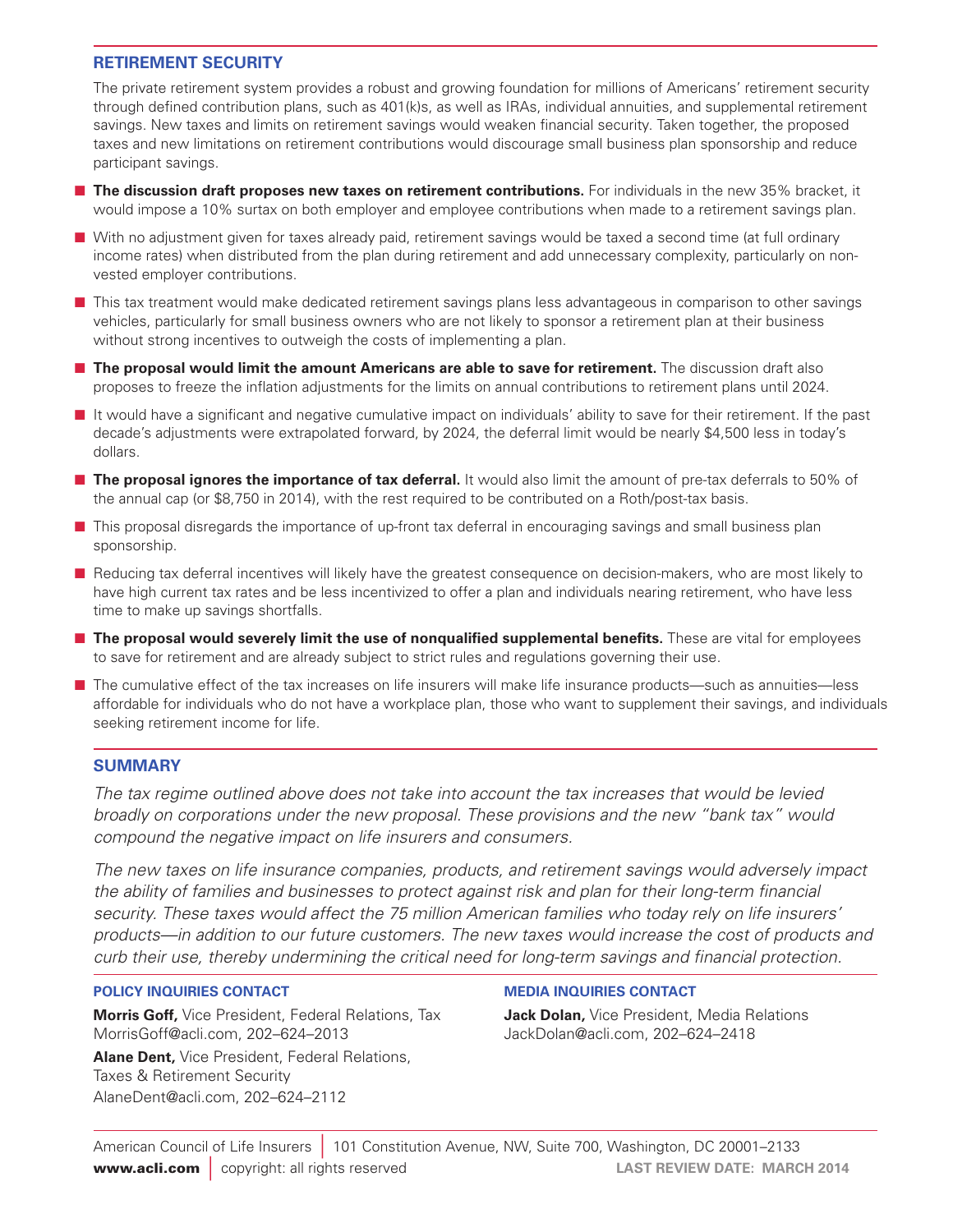# Company Owned Life Insurance (COLI):

# Businesses Use Life Insurance to Manage Risk, Protect Jobs, and Ensure Benefits

# **Overview**

- 75 million American families rely on life insurers' products for their financial and retirement security.
- Our nation's public policies should continue to encourage families—and businesses—to plan for the future and protect against financial risks.
- Changing the tax treatment of COLI would make it harder for businesses to use life insurance to provide certainty for their employees.
- It is unwise and unwarranted to change long-established tax policy that allows insurers to provide long-term guarantees and financial security.

# Business Use of Life Insurance

- Businesses of all sizes often purchase life insurance to keep businesses running and to protect jobs after the death of an owner or key employee. They also use life insurance to finance employee benefits, including important survivor and supplemental retirement benefits.
- In the current fiscal environment, protecting jobs and employee benefits has never been more important and COLI plays a key role in both of these functions.
- Congress has consistently reaffirmed the treatment of COLI, and did so again in 2006 on a broad, bi-partisan basis after three years of study.
- The 2006 legislation confirmed that COLI should not be taxed as long as best practices are followed: (1) policies can be taken out only on officers, directors and highly compensated employees; (2) prior approval must be obtained before a policy is issued; and (3) policies can be issued only on employees with whom the company has an insurable interest.
- No additional limitations are needed or appropriate and COLI should be seen for what it is: a way to manage risk, protect jobs, and ensure benefits.

# In Summary

Life insurers offer the products and services that make families more financially secure and businesses more stable. Tax proposals that target life insurers—or the businesses and families that rely on their products—are exactly the wrong course for policy-makers to take. Policymakers should not take actions that would make financial and retirement security products and services more expensive and less available.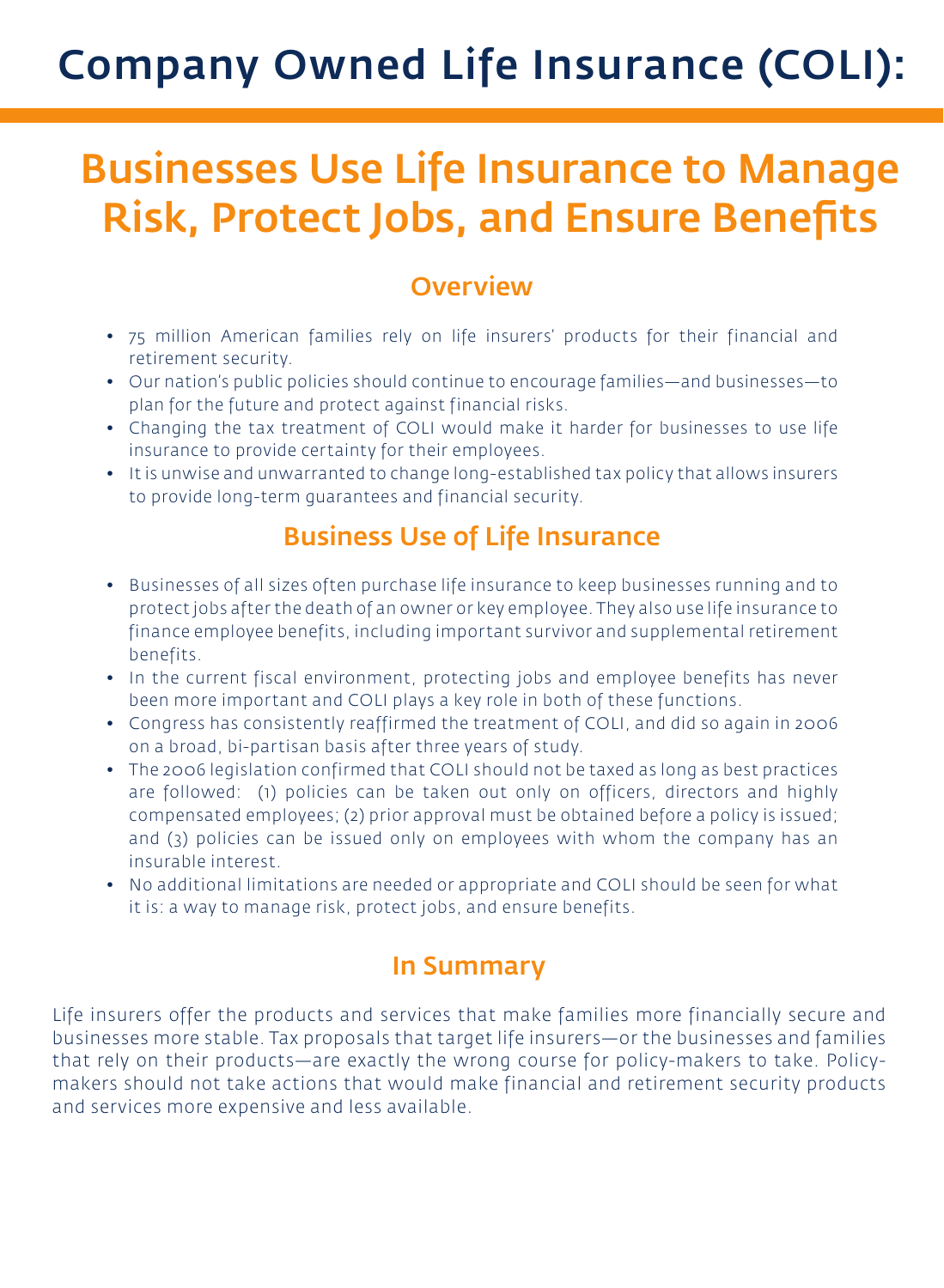# Capital Fuels Financial Security

**Federal income** tax increase on all industries



**Federal income tax** increase on the life insurance industry



The Camp tax reform discussion draft would raise federal income taxes on all industries by 1 percent over 10 years. However, federal income taxes on the life insurance industry would increase by 26 percent.\* These extraordinary and unwarranted new taxes would burden families, businesses, and the economy.

*\*EY analysis of Joint Committee on Taxation revenue estimates*

## **Proposed Tax Increases Would Hurt Families**

The taxes proposed in the 2014 Camp discussion draft would harm the millions of American families and businesses that rely on life insurers' products for financial protection and retirement security.



The new taxes on life insurance companies will directly affect the products that life insurers provide to help American families meet their financial and retirement security needs.

Higher taxes will constrict the capital that life insurance companies need to: (1) comply with state regulations; (2) fulfill their long-term contractual obligations and guarantees; and (3) develop new and affordable products. To respond to the pressure on capital:

**1** consumer benefits may be reduced,

**2** prices may be increased, and

**3** some products may no longer be available.

Each of these actions would harm families by damaging the financial safety net life insurers provide.

Tax reform must not make it harder for families and businesses to plan for the future, save for retirement, and protect against financial risks.

## **Proposed Tax Increases Would Hurt the Economy**

The taxes proposed in the 2014 Camp discussion draft would shrink the industry's ability to make the investments that spur economic growth and job creation.

## **LIFE INSURERS:**

s

- **Have \$5.2 trillion** invested in the U.S. economy.
- **n** Pay out **\$1.5 billion** everyday.
- **n** Generate **2.5 million** jobs.



s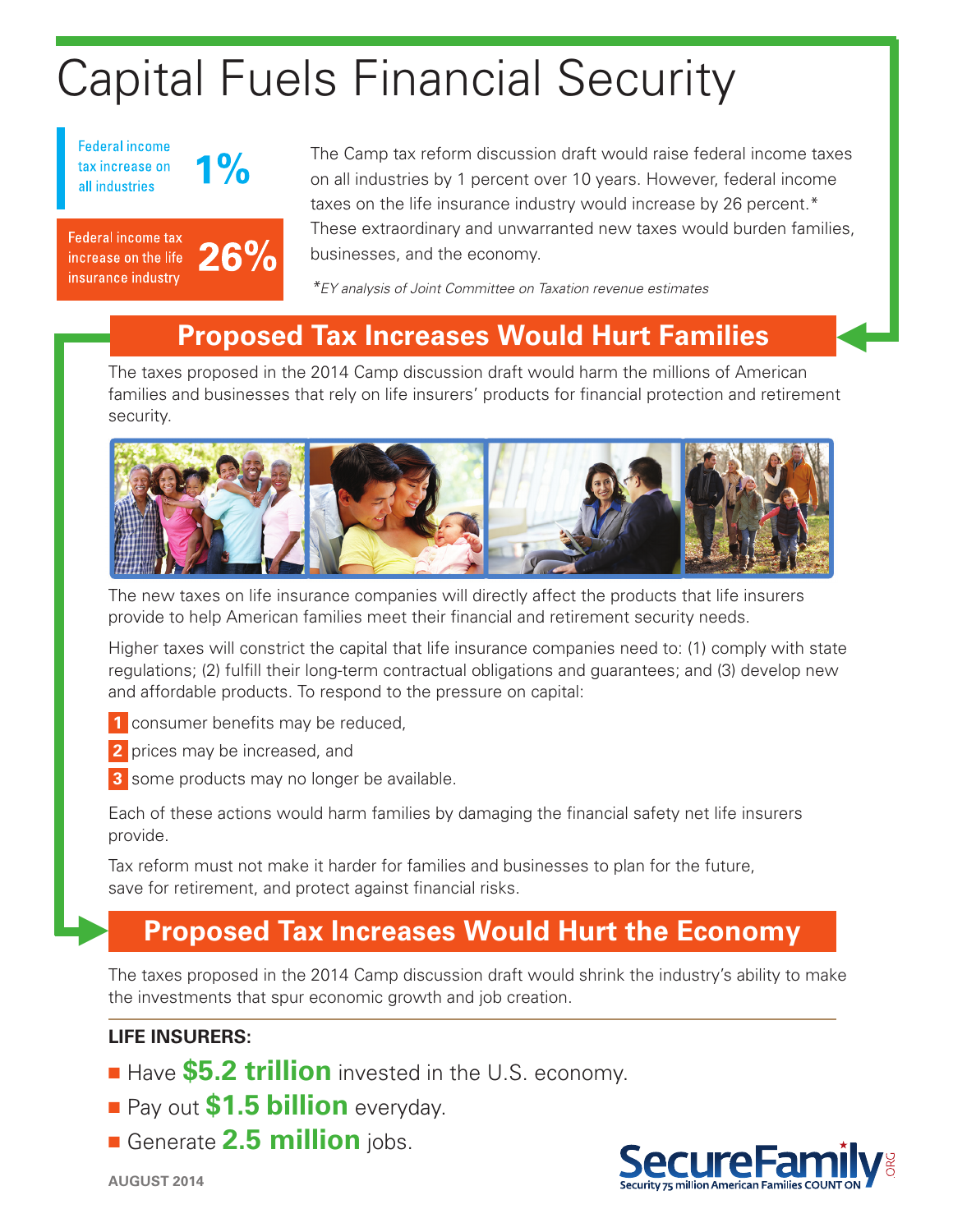

## **Proposed Taxes on Financial and Retirement Security would Hurt Consumers**

*Tax proposals like those in the 2014 Camp discussion draft would have a very negative impact on the millions of American families and businesses that rely on life insurers' products for financial and retirement security. These taxes would result in a marketplace with fewer choices, and products that are more expensive or have reduced benefits—making it more difficult for Americans to create their own financial safety net.*

This paper explains how an increase in the DAC tax would negatively affect companies, products, and consumers.

## **Deferred acquisition costs (DAC)**

Policy acquisition expenses, such as commissions, are expenses incurred in the sale of life insurance company products. For statutory accounting purposes, such costs are immediately expensed and not capitalized.

- n The tax code generally provides that all corporate taxpayers compute their taxable incomes by subtracting allowable tax deductions for ordinary and necessary business expenses from their gross income. This approach reflects good tax policy by facilitating the proper matching of a corporation's income and expense amounts.
- Most corporate taxpayers are entitled to a current tax deduction for selling expenses.
- **n** Unlike other corporate taxpayers, life insurers have been required since 1990 to capitalize and amortize over a 10-year period a portion of their tax deduction for expenses associated with writing new business. This postponement of a life insurer's tax deduction for its acquisition expenses is known as the DAC tax.
- The DAC tax essentially results in an addition to a life insurer's current taxable income based on an arbitrary percentage of its premium income—a proxy for the costs associated with selling life insurance and annuity contracts.
- n The DAC tax is unfair and should not be made even more onerous through proposals that would radically increase these arbitrary percentages.
- Any proposal to increase the DAC tax would drain value from the financial and retirement security products that 75 million American families have come to rely on, make life insurers' products more expensive, and hinder Americans' efforts to protect their families' financial security and save for retirement.
- We object to changes in the DAC tax that would disrupt the competitive marketplace enjoyed by consumers.

## **Summary**

Congress should continue to encourage families and businesses to plan for the future, save for retirement, and protect against financial risks.

**Contact: Morris Goff,** Vice President, Federal Relations, Tax; MorrisGoff@acli.com, 202–624–2013

American Council of Life Insurers | 101 Constitution Avenue, NW, Suite 700, Washington, DC 20001–2133 www.acli.com | copyright: all rights reserved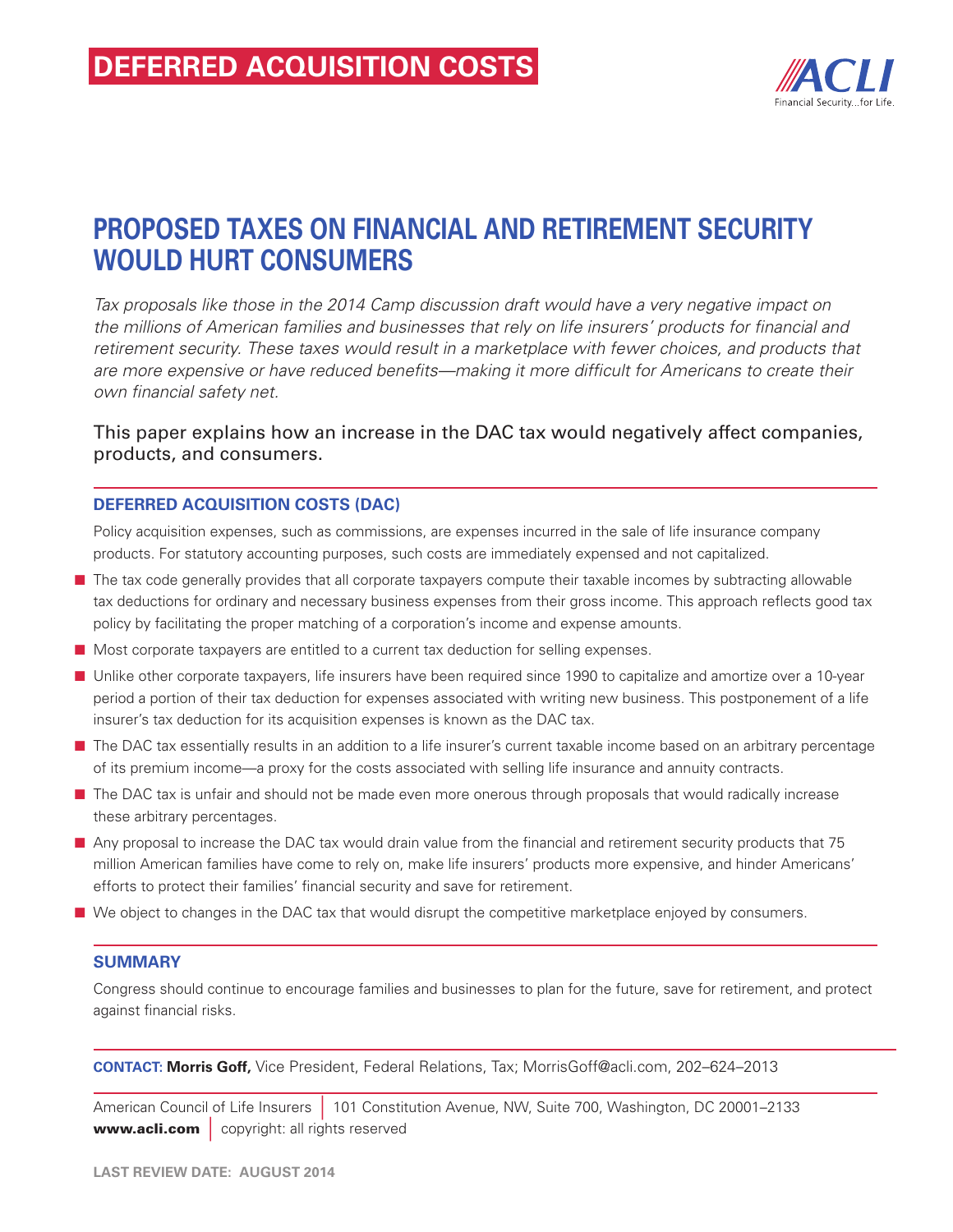

## **proposed Taxes on Financial and Retirement Security would Hurt Consumers**

*Tax proposals like those in the 2014 Camp discussion draft would have a very negative impact on the millions of American families and businesses that rely on life insurers' products for financial and retirement security. These taxes would result in a marketplace with fewer choices, and products that are more expensive or have reduced benefits—making it more difficult for Americans to create their own financial safety net.*

This paper explains how proposals to further limit life insurers' DRD would negatively affect companies, products, and consumers.

## **Dividends-received deduction (DRD)**

The tax code ensures against the double taxation of corporate earnings through a tax code provision called the DRD.

- n All corporate taxpayers are allowed the DRD, which generally provides corporate shareholders with a partial exclusion (70%) of the dividend amount from income tax.
- All corporate taxpayers also generally are permitted to exclude tax-exempt interest on municipal bonds they own.
- Life insurance companies are subject to an additional set of rules, called "proration," that further limits their DRD and exclusion of tax-exempt interest.
- It has been long-standing policy that life insurers be subject to these rules for calculating their DRD and the exclusion of tax-exempt interest.
- n Any proposal to further limit life insurance companies' DRD and exclusion of tax-exempt interest by changing the proration calculation would be inappropriate.
- n Proposals to further limit life insurers' DRD are based on a misguided notion that the DRD and exclusion of tax-exempt interest under current law represents more than the insurers' interest in the dividends and interest.
- n Reducing insurers' DRD and exclusion of tax-exempt interest would drain value from the financial and retirement security products that 75 million American families have come to rely on, making life insurers' products more expensive and hindering Americans' retirement savings.

## **Summary**

Congress should continue to encourage families and businesses to plan for the future, save for retirement, and protect against financial risks.

**Contact: Morris Goff,** Vice President, Federal Relations, Tax; MorrisGoff@acli.com, 202–624–2013

American Council of Life Insurers | 101 Constitution Avenue, NW, Suite 700, Washington, DC 20001–2133 www.acli.com | copyright: all rights reserved **LAST REVIEW DATE: August 2014**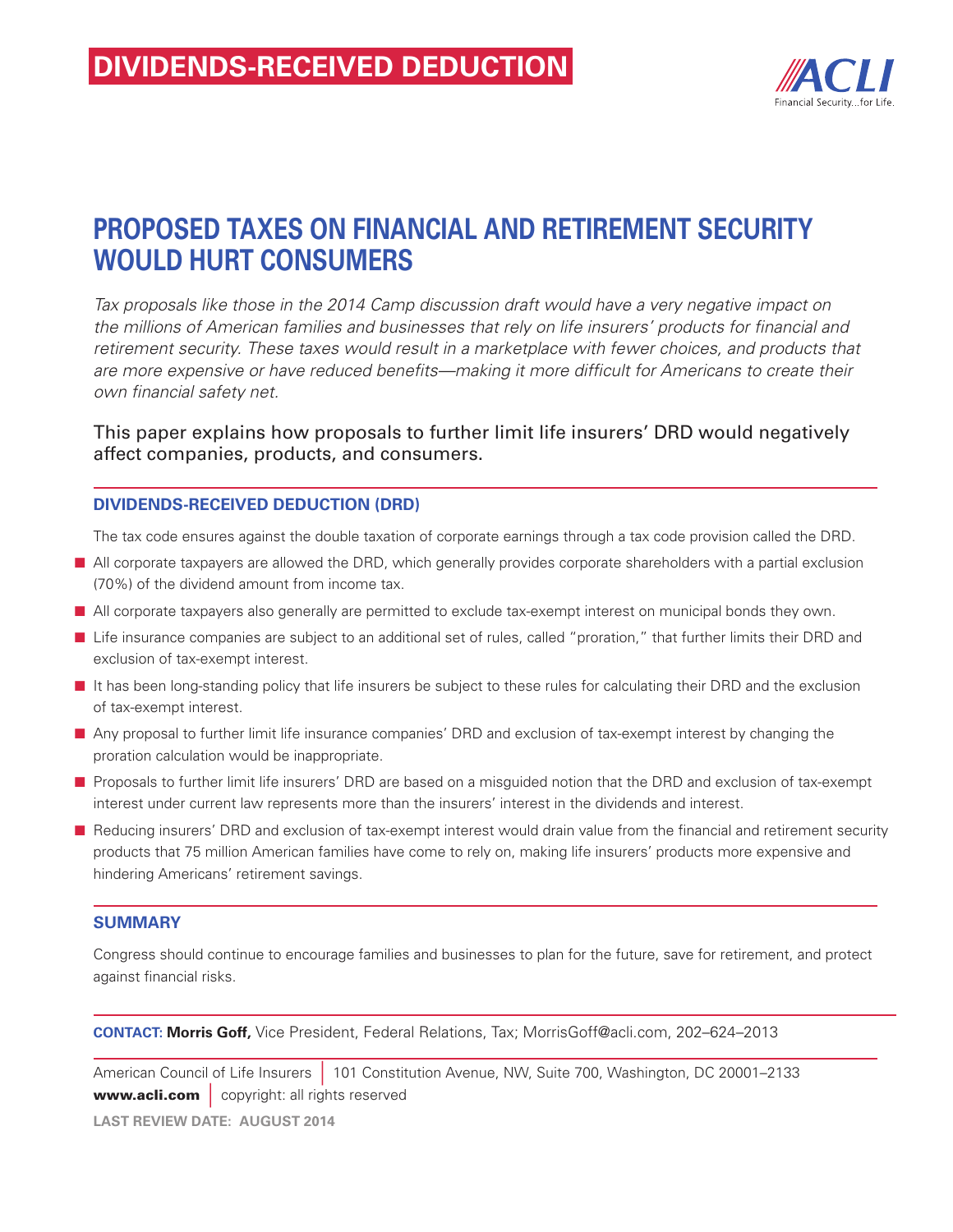

## **Proposed Taxes on Financial and Retirement Security Would Hurt Consumers**

*Tax proposals like those in the 2014 Camp discussion draft would have a very negative impact on the millions of American families and businesses that rely on life insurers' products for financial and*  retirement security. These taxes would result in a marketplace with fewer choices, and products that *are more expensive or have reduced benefits—making it more difficult for Americans to create their own financial safety net.*

This paper explains how increasing the tax on life insurance companies by further limiting reserve deductions would negatively affect companies, products, and consumers.

## **Life Insurance Reserve Deductions**

Reserves are the amount that life insurance companies must set aside by law to be able to pay future policy claims, taking into account the risk characteristics of each policy. Reserves are the amount required—together with future premiums and interest—to pay future claims.

- n The tax code generally provides that all corporate taxpayers compute their taxable income by subtracting allowable tax deductions for ordinary and necessary business expenses from their gross income. This approach reflects good tax policy by facilitating the proper matching of a corporation's income and expense amounts.
- Life insurers follow these same general rules as other corporate taxpayers in computing their taxable income. Because policyholder premiums are included in life insurance companies' gross income, life insurers also are allowed an insurance reserve deduction for amounts needed today to meet future policyholder obligations.
- n The life insurance reserve deduction is a long-standing, well-vetted component of the tax law that is both necessary and appropriate to ensure an accurate match between a life insurer's income and related expenses, and to clearly reflect the taxable income of life insurers.
- **n** The formula in the tax code for computing the life insurance reserve deduction uses reserves required by state regulatory accounting rules ("annual statement reserves"). The tax code then prescribes an adjustment to those legally-required annual statement reserves if the applicable federal interest rate is higher than the interest rate used to compute the annual statement reserves. This adjustment often causes the life insurer's tax reserves to be lower than its annual statement reserves.
- n Any further cutback in life insurance companies' tax reserve deduction, such as the proposal in the Camp discussion draft to dramatically increase the interest rate used to discount reserves for tax purposes, would be contrary to sound tax policy, and would result in a reduction in value to policyholders.
- **n** Unlike other companies that can adjust prices as necessary, life insurance companies' business models require that insurance contracts be priced when issued to cover commitments that extend over decades. Therefore, long-term stability in tax law is essential for life insurers to ensure that promises made to policyholders will be met.

## **Summary**

Congress should continue to encourage families and businesses to plan for the future, save for retirement, and protect against financial risks.

**Contact: Morris Goff,** Vice President, Federal Relations, Tax; MorrisGoff@acli.com, 202–624–2013

American Council of Life Insurers | 101 Constitution Avenue, NW, Suite 700, Washington, DC 20001–2133 **www.acli.com** | copyright: all rights reserved **LAST REVIEW DATE: AUGUST 2014**